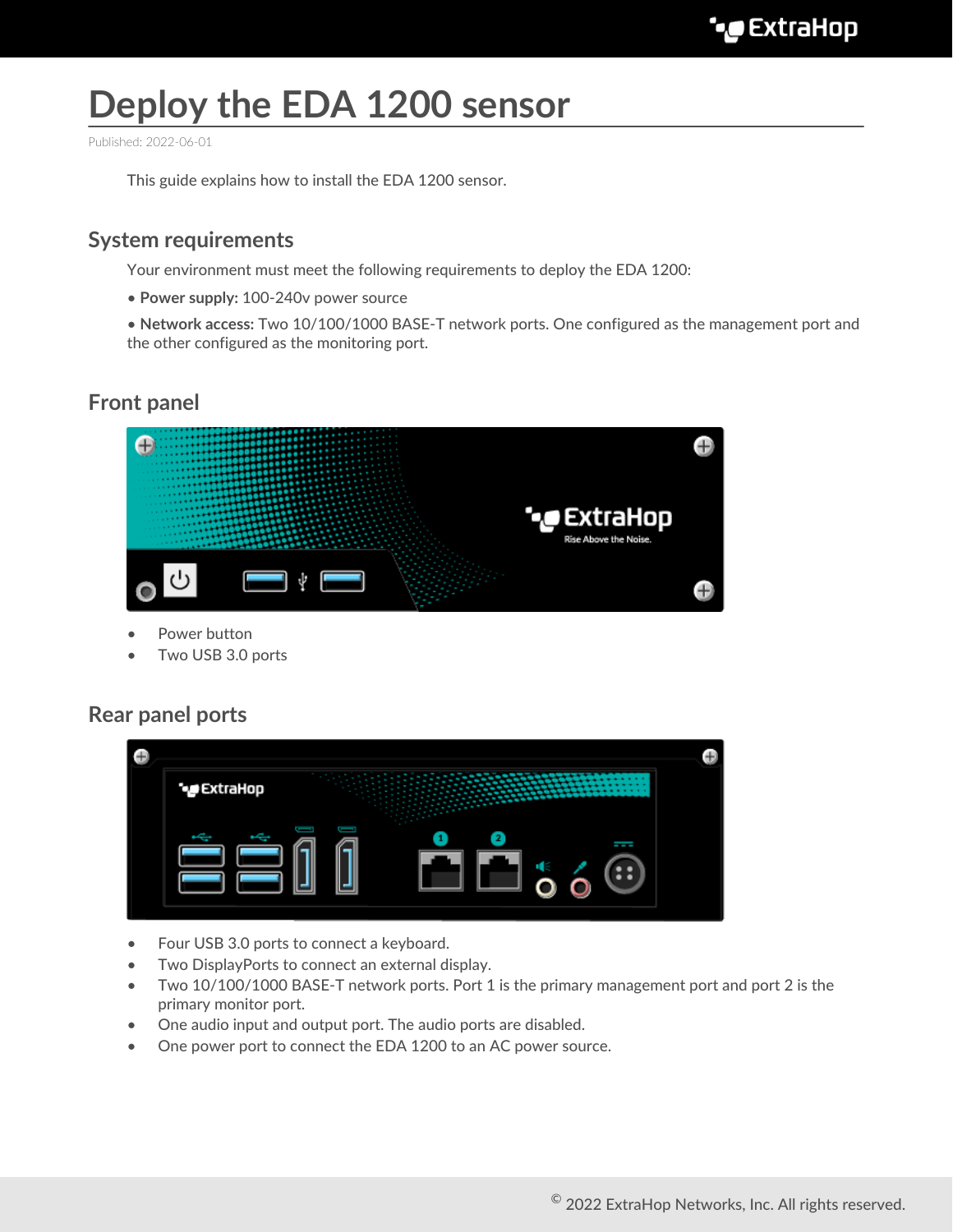## **Set up the sensor**

- 1. Attach the four self-adhesive bumpers included in the package to the bottom of the sensor.
- 2. Place the sensor on a flat surface near a suitable power source. To prevent overheating, leave at least 2 inches (5 cm) of clearance around the sides and top of the sensor.
- 3. Connect an Ethernet cable from network port 1 on the back of the sensor to your management network.
- 4. Connect an Ethernet cable from network port 2 on the back of the sensor to the mirror port on your switch.

**Important:** If your deployment includes a console, the following workflow ensures the best performance for initial device synchronization. First, connect all sensors to the console, then configure network traffic forwarding to the sensors.

5. Connect the power cord to the power port on the back of the EDA 1200, and then plug the cord into a power outlet. The sensor powers on automatically.

## **Configure the management IP address**

DHCP is enabled by default on the EDA 1200. When you power on the sensor, interface 1 attempts to acquire an IP address through DHCP. Log in to your network switch to see the assigned IP address. Alternatively, connect a monitor to one of the DisplayPorts to view the IP address on the display.

If your network does not support DHCP, you can configure a static IP address through the command-line interface (CLI).

#### **(Optional) Configure a static IP address through the CLI**

You can access the CLI by connecting a USB keyboard and SVGA monitor to the sensor.

- 1. Connect a USB keyboard to any USB port on the front or back of the sensor.
- 2. Connect an SVGA monitor to one of the DisplayPorts on the back of the sensor. A DisplayPort to VGA adapter is included with the sensor if your monitor does not have a DisplayPort connector.
- 3. At the login prompt, type shell and then press ENTER.
- 4. At the password prompt, type the serial number, which is located on the bottom of the sensor.
- 5. Enable privileged commands by running the following command:

enable

- 6. At the password prompt, type the serial number, and then press ENTER.
- 7. Enter configuration mode by running the following command:

configure

8. Enter the interface configuration mode by running the following command:

interface

9. Run the ip command and specify the IP address and DNS settings in the following format: ip ipaddr <ip\_address> <netmask> <gateway> <dns\_server>

For example:

```
ip ipaddr 10.10.2.14 255.255.0.0 10.10.1.253
10.10.1.254
```